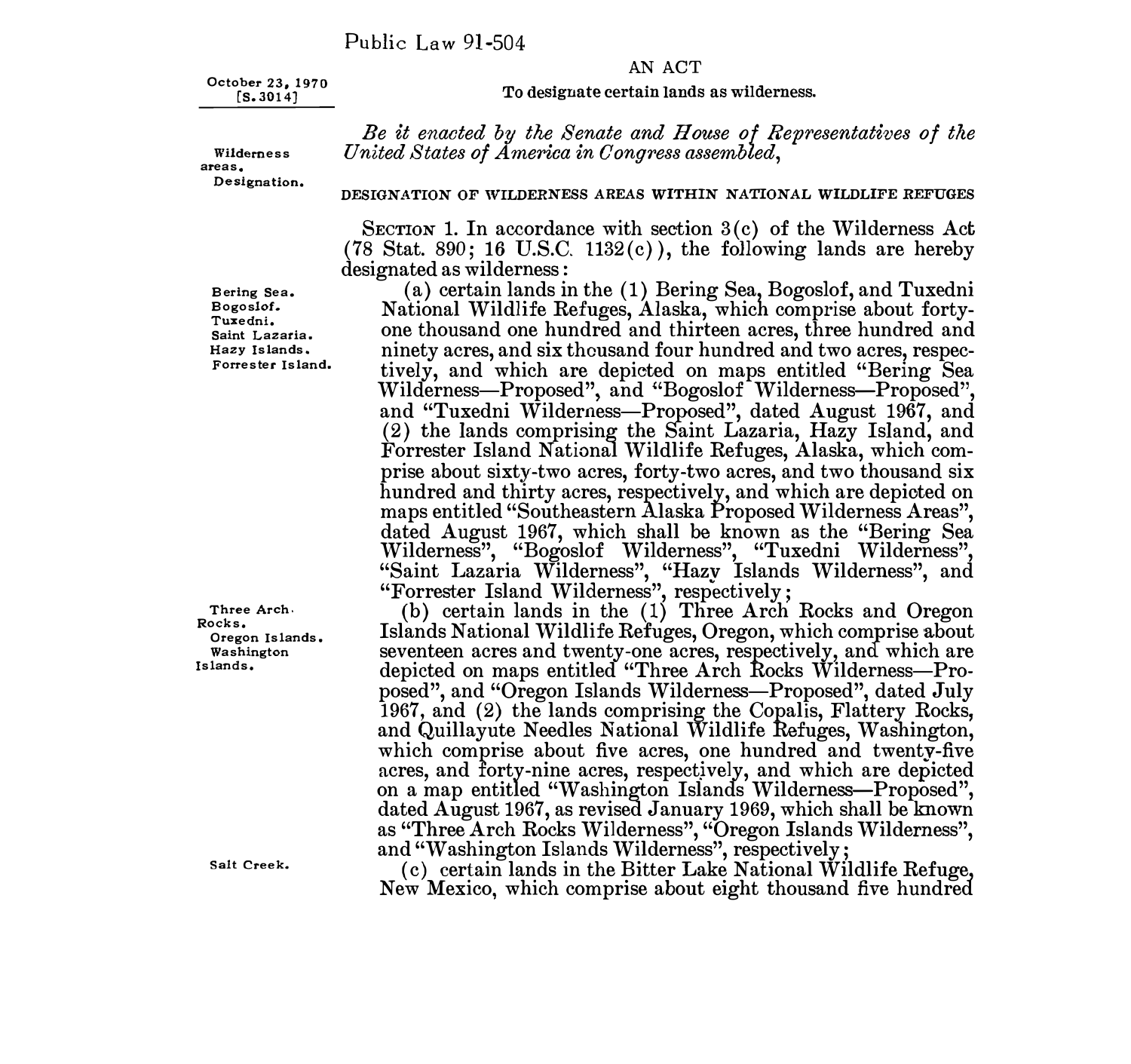acres and which are depicted on a map entitled "Salt Creek Wilderness-Proposed", and dated August 1967, which shall be known

as the "Salt Creek Wilderness"; (d) certain lands in ( 1) the Island Bay and Passage Key National Wildlife Refuges, Florida, which comprise about twenty acres each and which are depicted on maps entitled "Island Bay Wilderness-Proposed" and "Passage Key Wilderness-Proposed", dated August 1967, and  $(2)$  the Wichita Mountains National Wildlife Refuge, Oklahoma, which comprise about eight thousand nine hundred acres and which are depicted on a map entitled "Wichita Mountains Wilderness-Proposed", dated October 1967, which shall be known as "Island Bay Wilderness", "Passage Key Wilderness", and "Wichita Mountains Wilderness", respectively;

(e) certain lands in (1) the Seney, Huron Islands, and Michigan Islands National Wildlife Refuges, Michigan, which comprise about twenty-five thousand one hundred and fifty acres, one hundred and forty-seven acres, and twelve acres, respectively, and which are depicted on maps entitled "Seney Wilderness-Proposed", "Huron Islands Wilderness—Proposed", and "Michigan Islands Wilderness-Proposed", (2) the Gravel Island and Green Bay National Wilderness Refuges, Wisconsin, which comprise about twenty-seven acres and two acres, respectively, and which are depicted on a map entitled "Wisconsin Islands Wilderness-Proposed", and (3) the Moosehorn National Wildlife Refuge, Maine, which comprise about two thousand seven hundred and eighty-two acres and which are depicted on a map entitled "Edmunds Wilderness and Birch Islands Wilderness-Proposed", all said maps being dated August 1967, which shall be known as "Seney Wilderness", "Huron Islands Wilderness", "Michigan Islands Wilderness", "Wisconsin Islands Wilderness", and

"Moosehorn Wilderness", respectively; (f) certain lands in the Pelican Island National Wildlife Refuge, Florida, which comprise about three acres and which are depicted on a map entitled "Pelican Island Wilderness-Proposed" and dated August 1970, which shall be known as the process and allowed the process"; and

 $(g)$  certain lands in the Monomoy National Wildlife Refuge, Massachusetts, which comprise about two thousand six hundred acres but excepting and excluding therefrom two tracts of land containing approximately ninety and one hundred and seventy acres, respectively and which are depicted on a map entitled "Monomoy Wilderness--Proposed" and dated August 1970, which shall be known as the "Monomoy Wilderness".

# **DESIGNATION OF WILDERNESS AREAS WITHIN NATIONAL PARKS AND MONUMENTS**

SEC. 2. In accordance with section  $3(c)$  of the Wilderness Act (78 Stat. 890; 16 U.S.C. 1132 $(c)$ ), the following lands are hereby designated as wilderness:

(a) certain lands in the Craters of the Moon National Monument, which comprise about forty-three thousand two hundred Moon. and forty-three acres and which are depicted on a map entitled

**Island Bay. Passage Key. Wichita Mountains.** 

**Seney.** Huron Islands. **Michigan Islands. Wisconsin Is-**

**lands. Moosehorn.** 

**P elican Island.** 

**Monomoy.** 

**Craters** of the